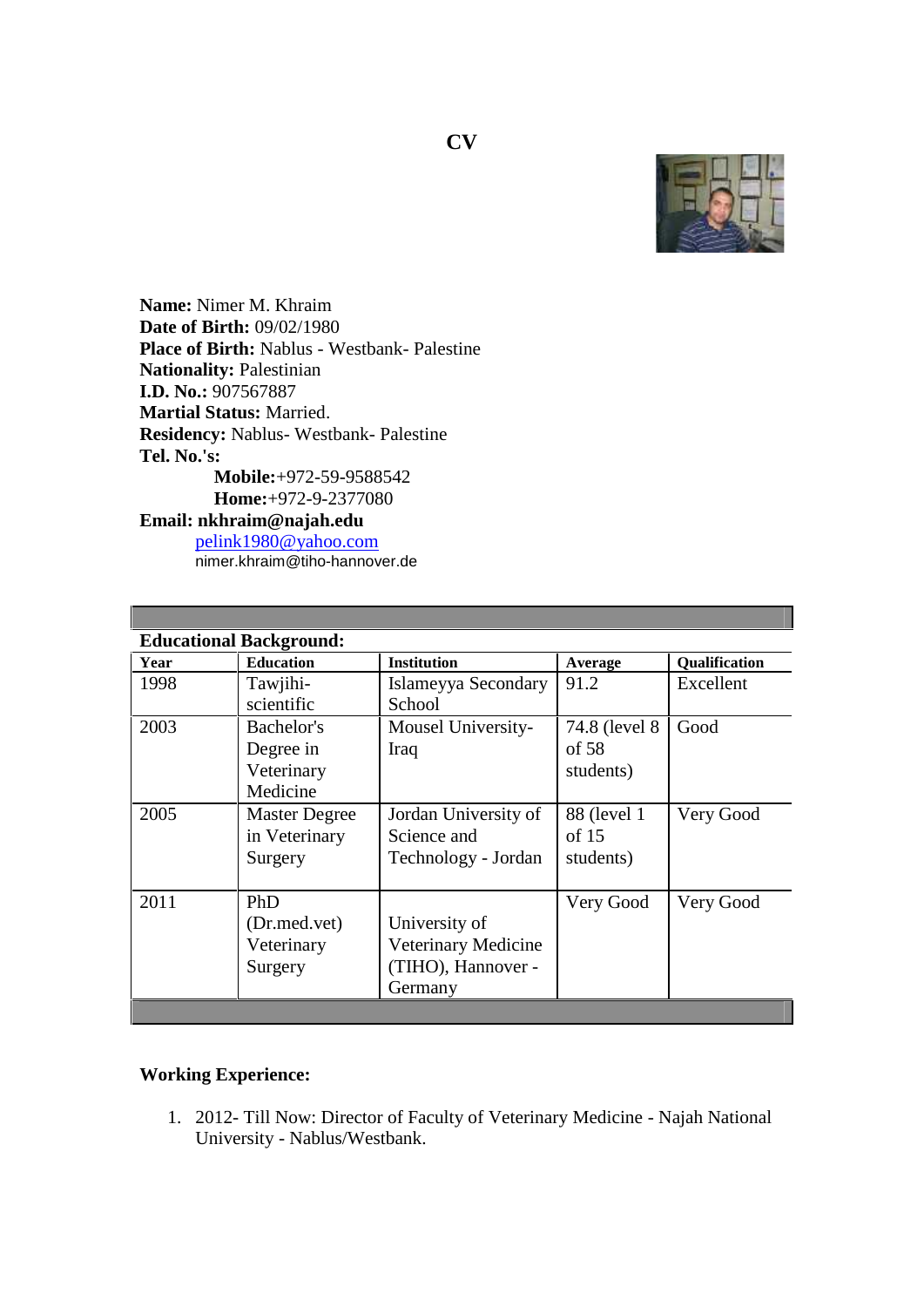- 2. 2012- Till Now Assistant Professor at Faculty of Veterinary medicine Najah National University - Nablus/Westbank.
- 3. 2012-Till Now: Faculty board member of veterinary medicine at An-Najah National University.
- 4. 2012-Till Now: Member of the Council of An -Najah National University.
- 5. 2009-2011: Assistant teacher in University of Veterinary Medicine (TIHO), Hannover - Germany
- 6. 2009-2011: Veterinary surgeon in clinic for cattle (Rinder Klinik) at University of Veterinary Medicine (TIHO), Hannover - Germany
- 7. 2008: PhD (Dr.med.vet) student in University of Veterinary Medicine (TIHO), Hannover - Germany
- 8. 2008: The winner of Merial Gustav Rosenberger Memorial Prize (given for one person every two years in all over the world)
- 9. 2005- 2008: An-Najah National University Working as an instructor at College of Vet. Medicine.
- 10. 2006- 2008: Faculty board member of veterinary medicine at An-Najah National University
- 11. 2006- 2008: Member of the Council of An -Najah National University
- 12. 2007- Till Now: Instructor and consultant in Brooke organization/UK for animal welfare ( healthy working animals for the world's poorest communities)
- 13. 2007- Till Now: Instructor and consultant in SAFE HEAVEN organization/UK for animal welfare
- 14. 2005 -Till Now: Working as Head of Vet. Surgeon at Khraim Vet. Medical Surgical Center, Nablus-West Bank, Palestine (Tel:+972-9-2378258)
- 15. 2006-2008: supervisor of artificial insemination project in Awassi ewes in Palestine which funded by Perez-guerrero trust fund.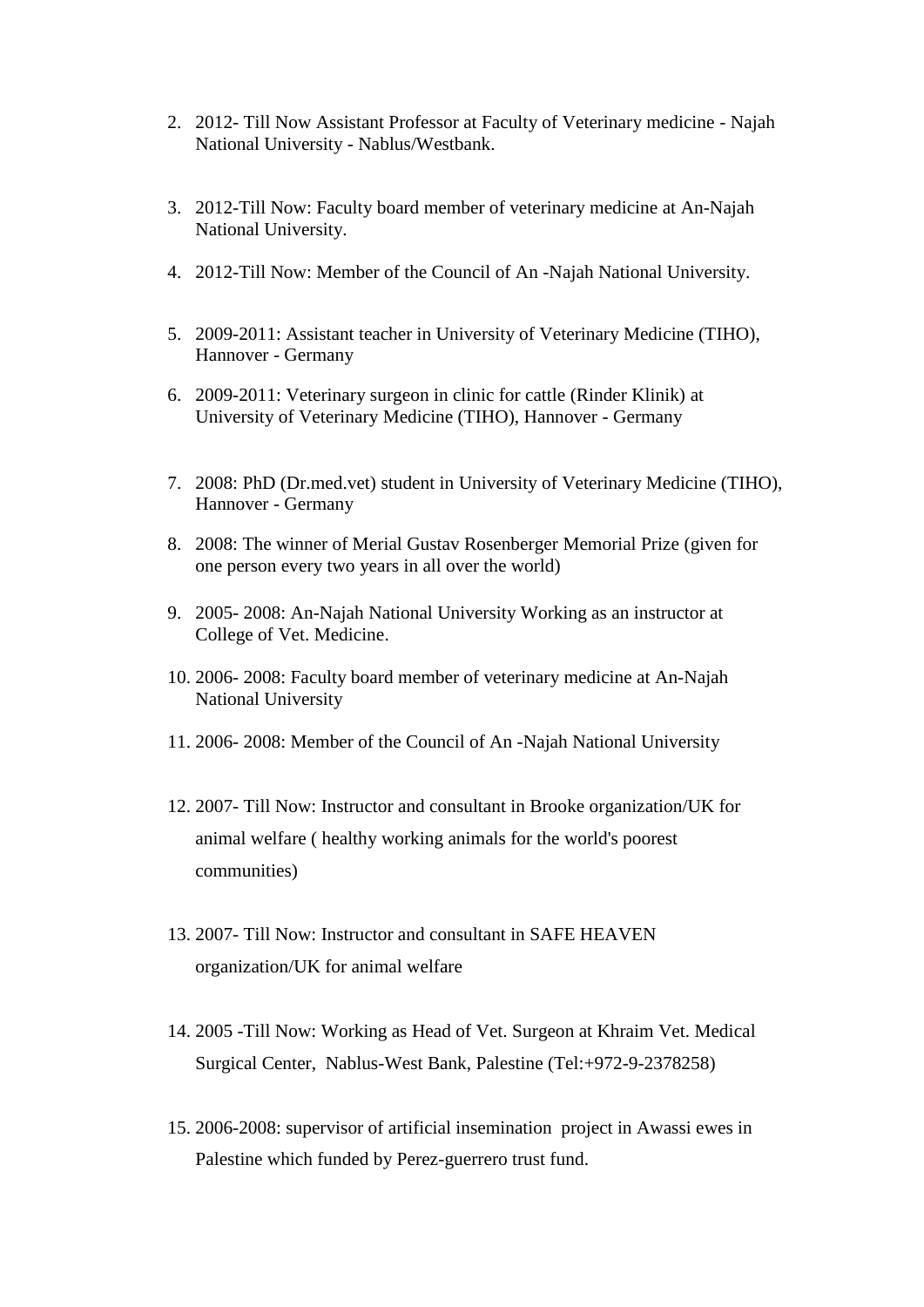16. 2003-Till now: member of Jordanian veterinary association

- 17. 2003-Till now member of Palestinian veterinary association
- 18. 2003- Till now member of general federation of Arab Veterinarians
- 19. 2004 -2005: Jordan University of Science and Technology \ Jordan: Working as a Teaching and Research Assistant in faculty of veterinary medicine and veterinary health centre.

## **Selected publications**

Z. A. BANI ISMAIL, M. F. AL-ZGHOUL, A. M. AL-MAJALI & **N. M. KHRAIM**. BJVM, 10, No 1. 1311-1411"Effect of Early Age Castration on Penile, Urethral and Accessory Sex Glands Development on Awassi lamb

**Khraim N**., Piechotta M., Rehage J. Effect of Dexamethasone and training on the Hypothalamic- Pituitary adrenal response after mild stress challenge in dairy cows, (under press)

| Languages: |           |           |              |  |  |  |
|------------|-----------|-----------|--------------|--|--|--|
| Language   | Reading   | Writing   | Conversation |  |  |  |
| Arabic     | Excellent | Excellent | Excellent    |  |  |  |
| English    | Excellent | Excellent | Excellent    |  |  |  |
| Deutsch    | Very Good | Very Good | Very Good    |  |  |  |
| French     | Good      | Fair      | Fair         |  |  |  |

Other Skills:

- 1. Ability to work under pressure
- 2. Ability to work within a team
- 3. Report writing skills
- 4. Valid driving license
- 5. Good computer skills